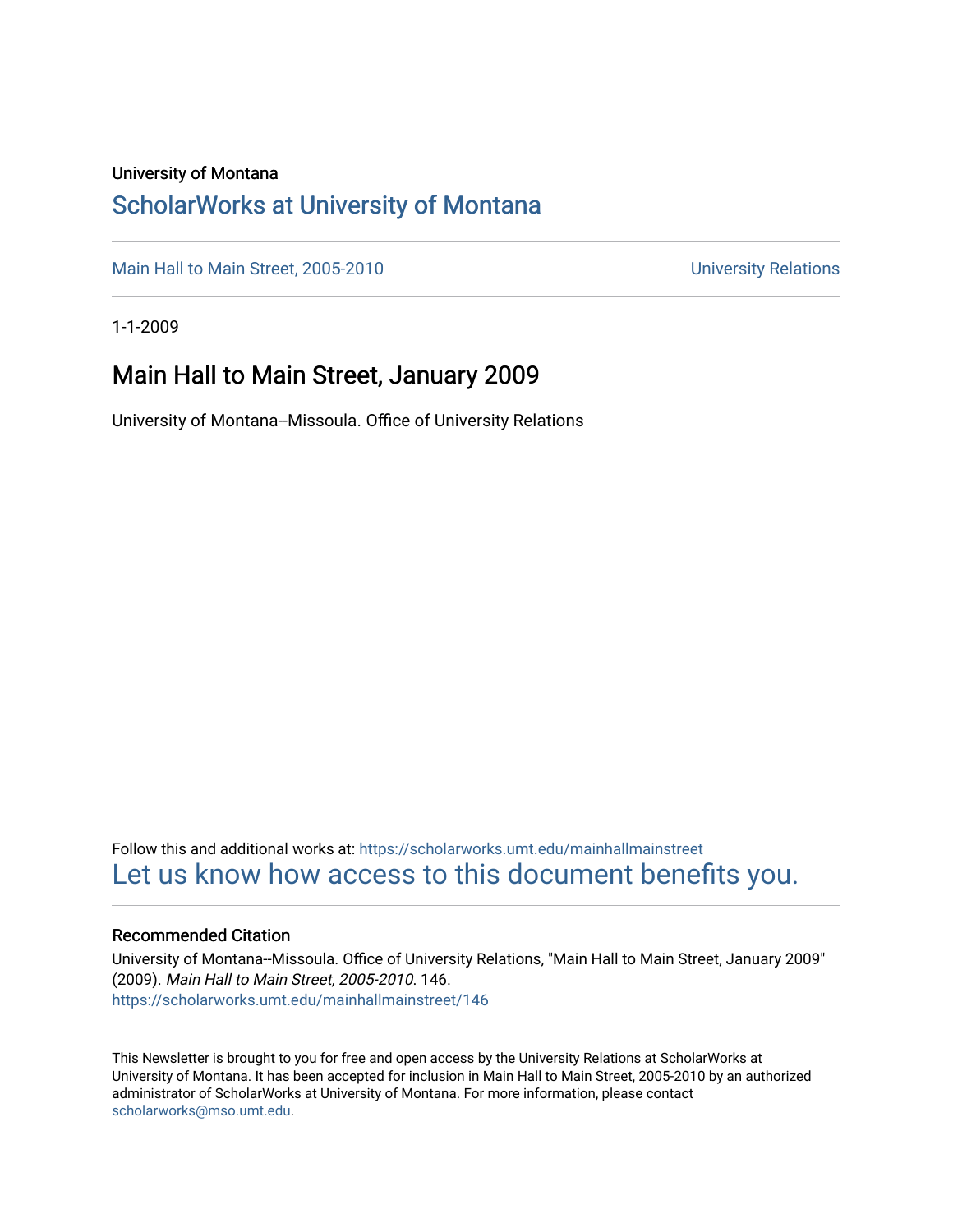## **M ain Hall to ain Street Connecting Campus and Community January 2009 Vol. 15 No. 1**

# **Griz made football fans proud in '08**

There s no denying it: The 20<br>Grizzly football season was<br>mething special There's no denying it: The 2008 something special.

As fall and football season came to Western Montana, many fans whispered "rebuilding year." Twenty-four seniors had graduated from the 2007 squad.

But those who remained were ready to shine.

Cole Bergquist, from San Clemente, Calif, was outstanding at quarterback, throwing for 3,156 yards. Junior wide receiver Marc Mariani, from Havre, had 1,308 receiving yards — the second-most ever for a Grizzly. Senior safety Colt Anderson of Butte finished his career with 313 tackles — the fifth-best in UM history. And Chase Reynolds, the sophomore running back from Drummond, set single season records for touchdowns (23) and points (138).

The Griz silenced any doubters as the regular season came to a close and the team roared into the playoffs with a No. 5 seed. Texas State went down, and then UM avenged its only loss of the regular season with a mauling of Utah's Weber State.

But the fun wasn't over yet.

The Griz earned a 35-27 victory over No. 1-ranked James Madison University in Harrison, Va., on Dec. 12. It was the first semifinal road victory in UM history.

Griz Nation turned out in force for the Football Championship Subdivision title game in Chattanooga, Tenn. Thousands of fans traveled more than 2,000 miles to see the Griz make a ran at the championship for the first time since 2004.

The Grizzlies lost to the Richmond Spiders 7-24 on Dec. 19. Despite some outstanding performances — Mariani snagged seven passes for 172 yards and junior linebacker Shawn Lebsock tallied 13 tackles — the Griz were defeated, finishing the season 14-2.

Despite their No. 2 finish, coach Bobby Hauck spoke highly of his 2008 Grizzlies.

"They're a great group of young men," he said after the game. "They came a million miles from August. I'm privileged to be their coach." $\approx$ 



**Grizzly football players emerge from the smoke before the start ofthe Football Championship Subdivision title game in Chattanooga, Tenn., on Dec. 19.**







**Above: Senior Colin Dow reacts after Montana lost to Richmond 7-24.**

**Middle left: Thousands of Griz fans made the 2,000-mile trek to Chattanooga, Tenn., to cheer on their team.**

**Bottom: Senior quarterback Cole Bergquist is pulled down by a Richmond defender during the Football Championship Subdivision title game.**